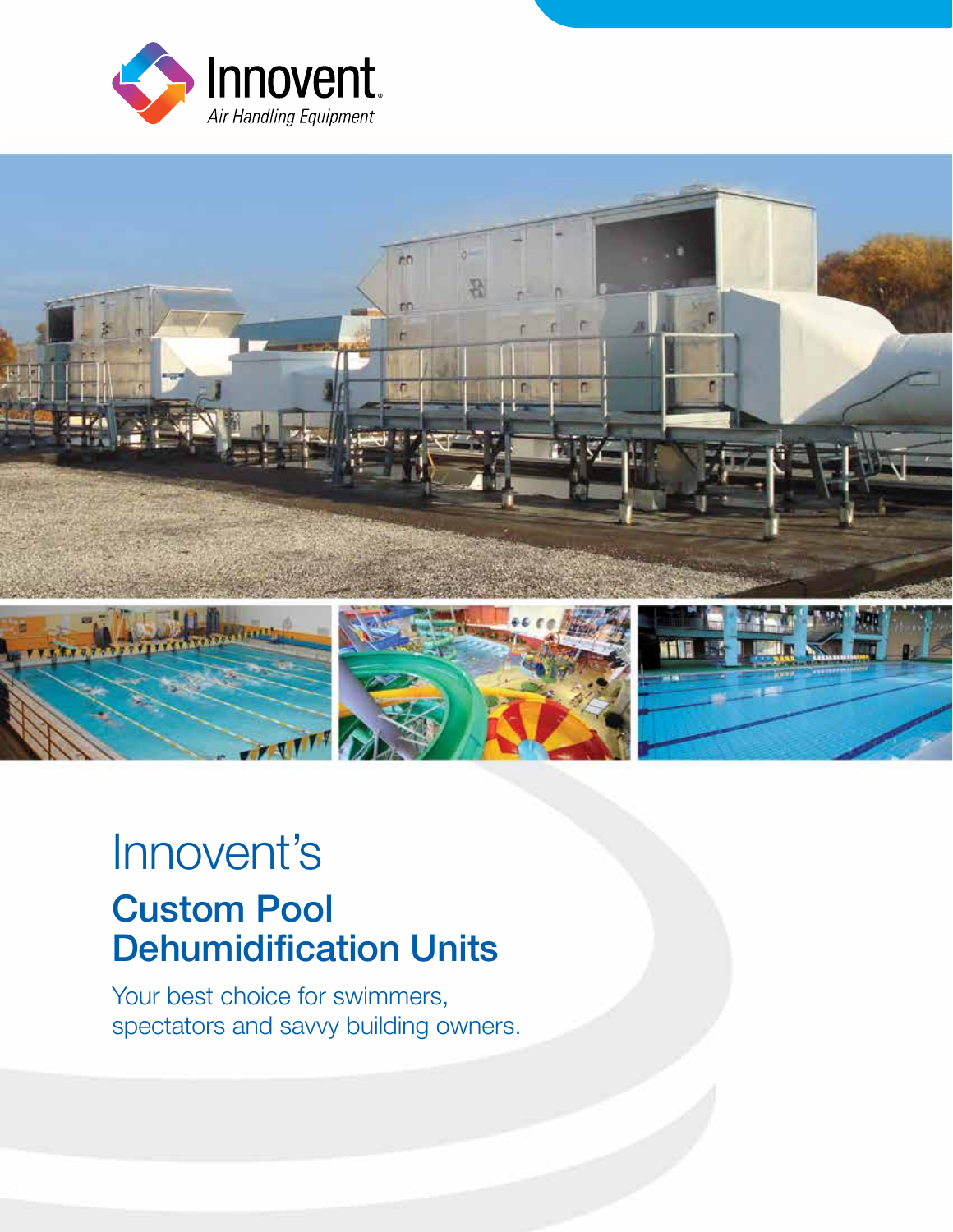Would you like to provide a clean and healthy environment for your indoor pool while reducing its operating costs?





Then find out more about Innovent's custom pool dehumidification and ventilation units.

Innovent has been successfully engineering customized pool dehumidification systems for nearly two decades for some of America's most unique natatoriums, indoor pools and waterparks. Our innovative, proven systems meet building owners' needs for energy efficiency and lower operating costs while delivering a healthier and more comfortable environment for swimmers and spectators. Traditional packaged mechanical dehumidifiers simply cannot match the comfort and overall energy efficiency of Innovent's P-Series pool dehumidification units.

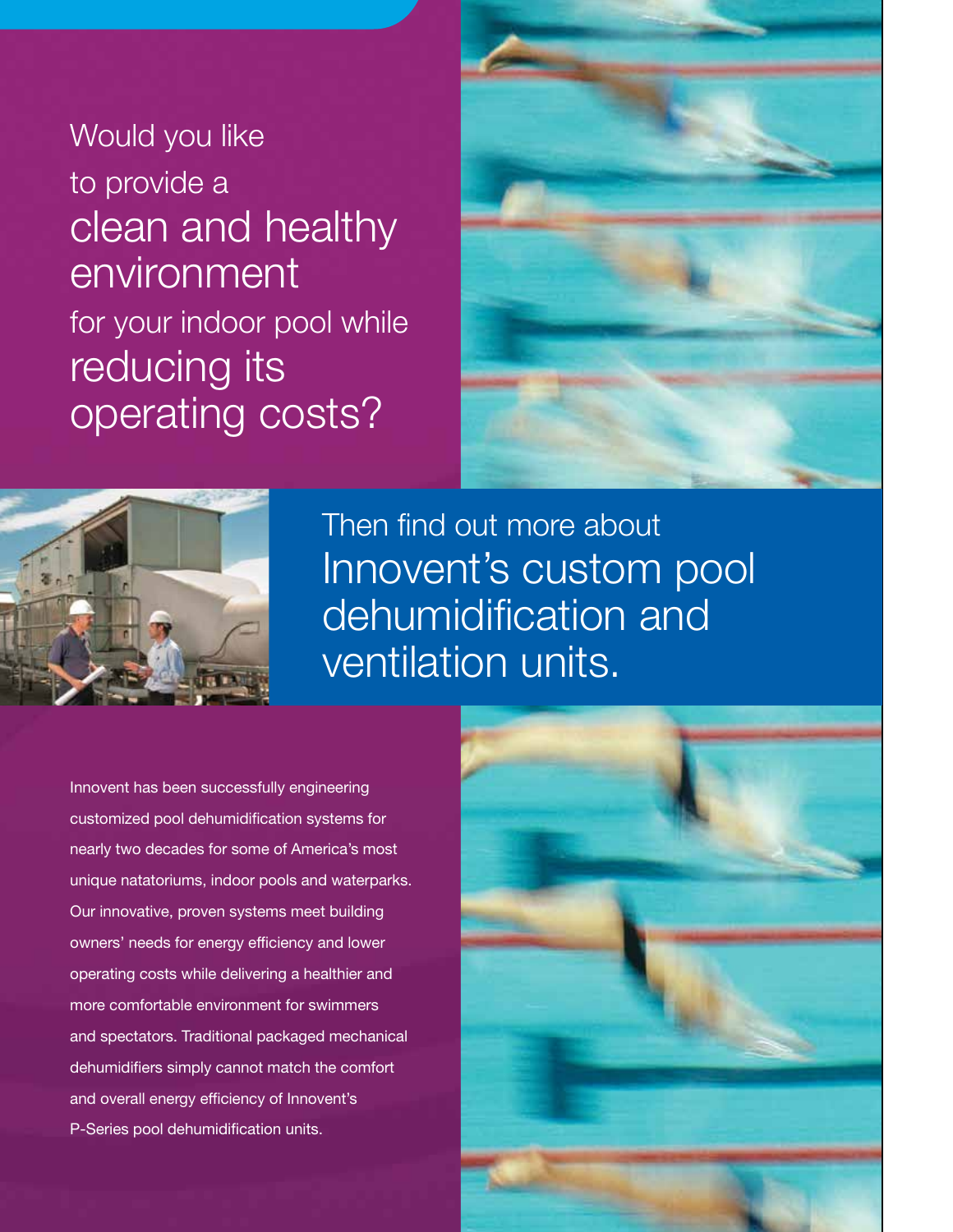## Custom Engineered to Perform.

Every pool space is unique. Simply selecting or specifying an "off the shelf" dehumidification solution will not adequately address the building owner's needs nor the engineer's and architect's design goals. Innovent's customized pool units are designed to support and sustain all the distinctive qualities of your pool environment. We provide superior IAQ (Indoor Air Quality) by providing 40% – 60% more fresh air to the space than a traditional pool dehumidification system (typically called mechanical dehumidifiers). This makes the pool environment more comfortable for swimmers and spectators — and increases the building's longevity by reducing deterioration caused by recirculating chemically-laden air.



Operational costs also are reduced by using the drying capacity of the outdoor air, in conjunction with an efficient flat plate air-to-air heat exchanger, instead of running compressors all year long.

### Why more outdoor air introduced to your pool environment results in

Recirculating too much indoor air, without adequate amounts of outdoor air, is unhealthy. Inadequate ventilation increases chloramine levels and leads to a strong odor, uncomfortable "red eye" conditions for swimmers and spectators, swimmer's cough, poor water quality and less effective chlorine that controls bacteria. According to the Centers for Disease Control and Prevention (CDC), eliminating chloramines from the pool space aids the effectiveness of pool water treatment and results in healthier indoor air.

#### What the CDC says about inadequate ventilation…\*

*"Breathing air loaded with irritants can cause a variety of symptoms depending on the concentration of irritants in the air and amount of time the air is breathed. The symptoms of irritant exposure in the air can range from mild symptoms, such as coughing, to severe symptoms, such as wheezing or aggravating asthma. It is also known that routine breathing of irritants may increase sensitivity to other types of irritants such as fungi and bacteria.* 

*The buildup of these irritants in the air is partially due to poor air turnover. The poor movement of fresh air over the pool surface, combined with the use of air recycling devices to control heating costs, leads to poor air exchange. Recyclers remove the moisture from the air, but they do not necessarily take in much fresh air."* 

\*Read the full CDC statement at http://www.cdc.gov/healthywater/swimming/ pools/irritants-indoor-pool-air-quality.html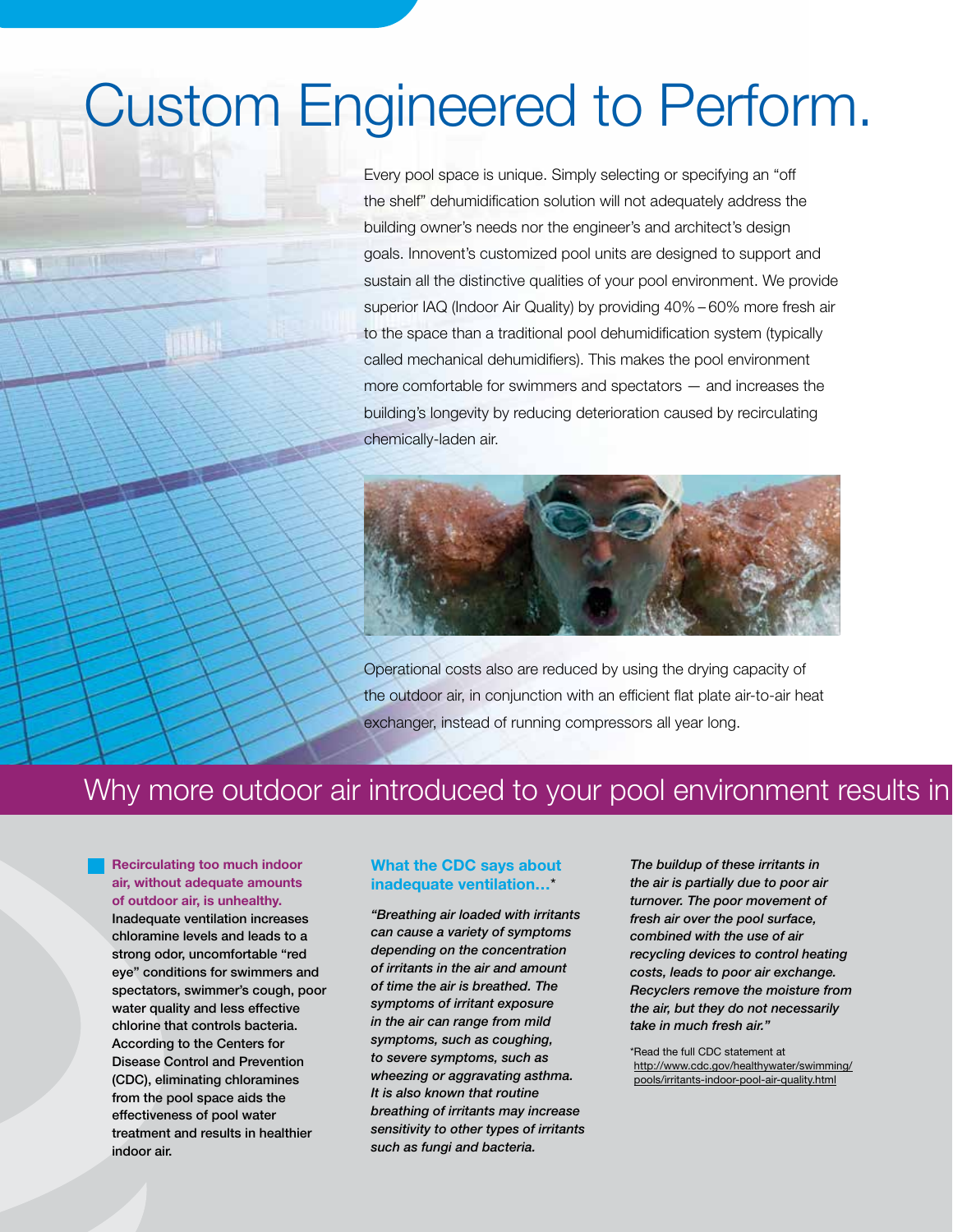# Built to Last.

Innovent's high-quality construction and simplified design ensure many years of reliable performance and easy maintenance in corrosive indoor pool environments.

- **1** Outside air and recirculation dampers adjust automatically to provide cost effective and independent delivery of ventilation air, temperature and humidity control. Two-inch thick R12 *2* foam-injected panels minimize energy loss, sound transmission and casing leakage. Aluminum interior walls, *3* flooring and dampers plus coated components extend the life of the equipment and save the owner money. 4 Pressure gages provided across the HX simplify the air balancing procedure. Units can be provided with DX or chilled water coils for dehumidification or with no cooling coil in dry climates. *6* All-aluminum flat plate air-to-air *5 1 1 2 3 4 5 6* Coils exposed to the pool air include a corrosion-resistant coating. *7 7*
	- 8 High efficiency, AMCA-certified direct drive fans are provided with aluminum wheels and TEFC motors.
- **9** Multiple heating options are available including gas furnaces, electric or steam coils.

*8*

*8*

*<sup>11</sup> 9*

am

*10*

- 10 Packaged air-cooled refrigeration available with staged, variable speed or digital compressors.
- **11** Full-height, hinged access doors provide easy access.

### more comfort, more savings and better performance.

#### More outside air can provide

heat exchanger has a winter efficiency greater than 70%.

significant operating cost savings. Our system provides reduced operational costs through dehumidification using outside air and advanced controls. Depending on climate and usage, an optimized outside air system can reduce operational costs up to 50% when compared to a traditional mechanical dehumidifier. This is achieved by taking advantage of the drying capacity outdoor air provides throughout the year.



- **Optimized outside air operation** dehumidifies natatorium:
	- 6-8 months for the southeast
	- 9-10 months in northern climates
	- 12 months in dry climates (Denver)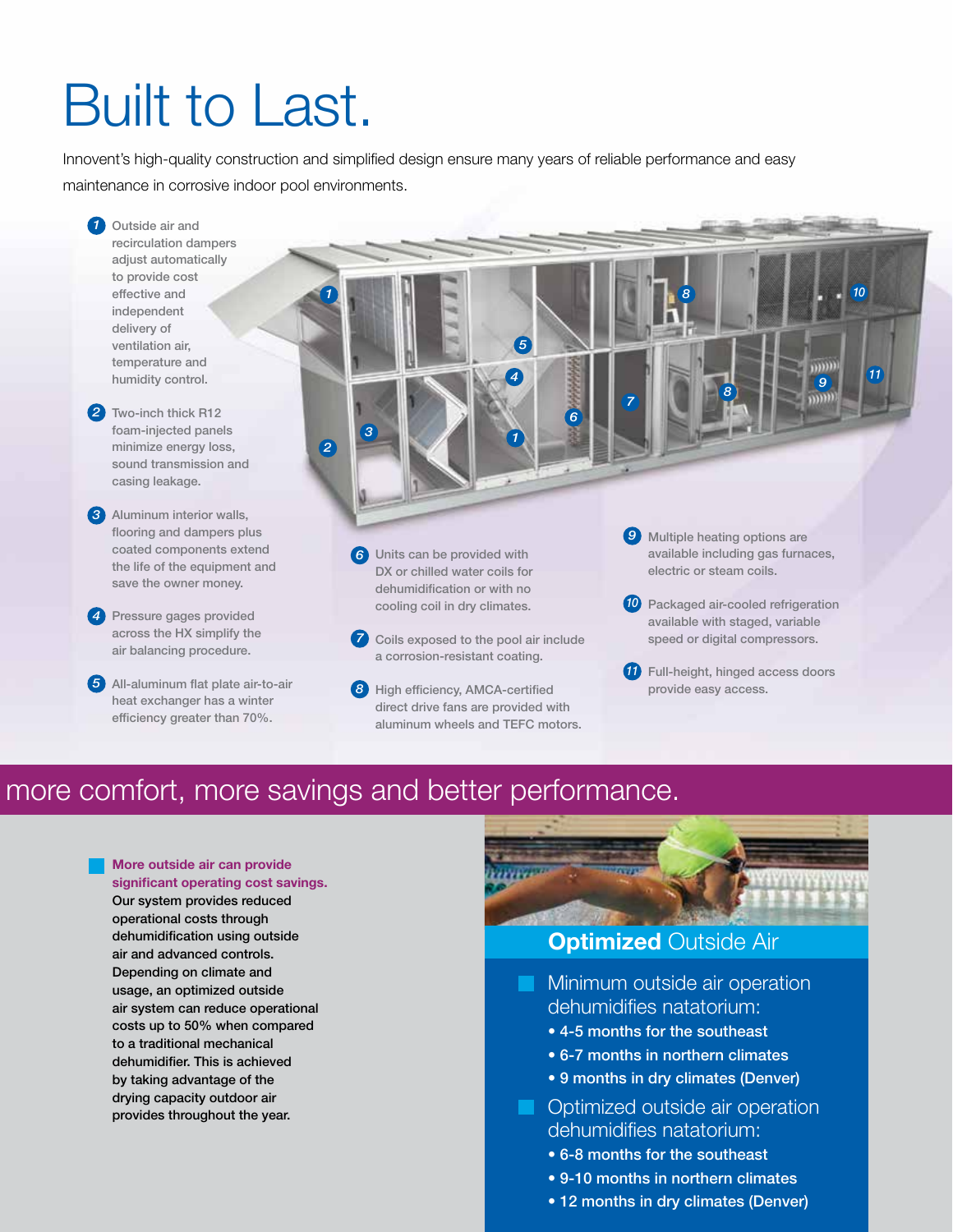

# Designed to Save Money

- **1. Save initial equipment costs** by selecting Innovent's simplified system that automatically ventilates, controls temperature and dehumidifies by taking full advantage of outside air temperature and dryness. In some climates, the outdoor air has enough drying capacity throughout the year to completely eliminate the need for additional dehumidification.
- **2. Save installation costs** by eliminating the installation of the many extraneous components required by mechanical dehumidifiers such as refrigerant-based pool water heaters, remote condensers, pumps, valves and piping from the unit to the pool. With Innovent, the pool water temperature can be maintained with any simple, dedicated system traditionally used to heat pool water.
- **3. Save operating costs because Innovent** units lower fuel and electrical costs by reducing or even eliminating the need for mechanical cooling and refrigerant-based pool water heaters. Ventilation costs also are greatly reduced through the use of a 70%+ efficient flat plate air-to-air heat exchanger, direct-drive fans and VFDs.
- 4. Save maintenance costs by providing good access to internal components, using materials and coatings that can sustain the corrosive environment, and providing a simplified system that does not intermingle dehumidification, space heating and water heating.
- **5. Save replacement costs** due to the superior construction of Innovent's pool dehumidification system

### How much can you save?

A 6,300 square foot competition pool in a 300,000 cubic feet natatorium maintained at 82°F and 60% RH can have the following operational cost reductions by using an Innovent pool unit instead of a mechanical dehumidifier:

- 50% in Denver (ASHRAE Climate Zone 7)
- 40% in Minneapolis, Portland and Boston (ASHRAE Climate Zones 4, 5 & 6)
- 30% in Washington DC and Kansas City (ASHRAE Climate Zone 4)
- 25% in Los Angeles (ASHRAE Climate Zone 3)
- 20% in Atlanta (ASHRAE Climate Zone 3)
- 15% in Dallas (ASHRAE Climate Zone 3)
- Similar operating cost, but IAQ advantage in Houston (ASHRAE Climate Zone 2)



This chart compares the operational cost of the natatorium described above located in Atlanta. It includes the cost of pool water heating due to evaporation, space heating and dehumidification. Contact your Innovent sales representative to obtain a full energy model, showing this data and more, created for your natatorium project!

#### **Total Operating Costs**

### www.innoventair.com